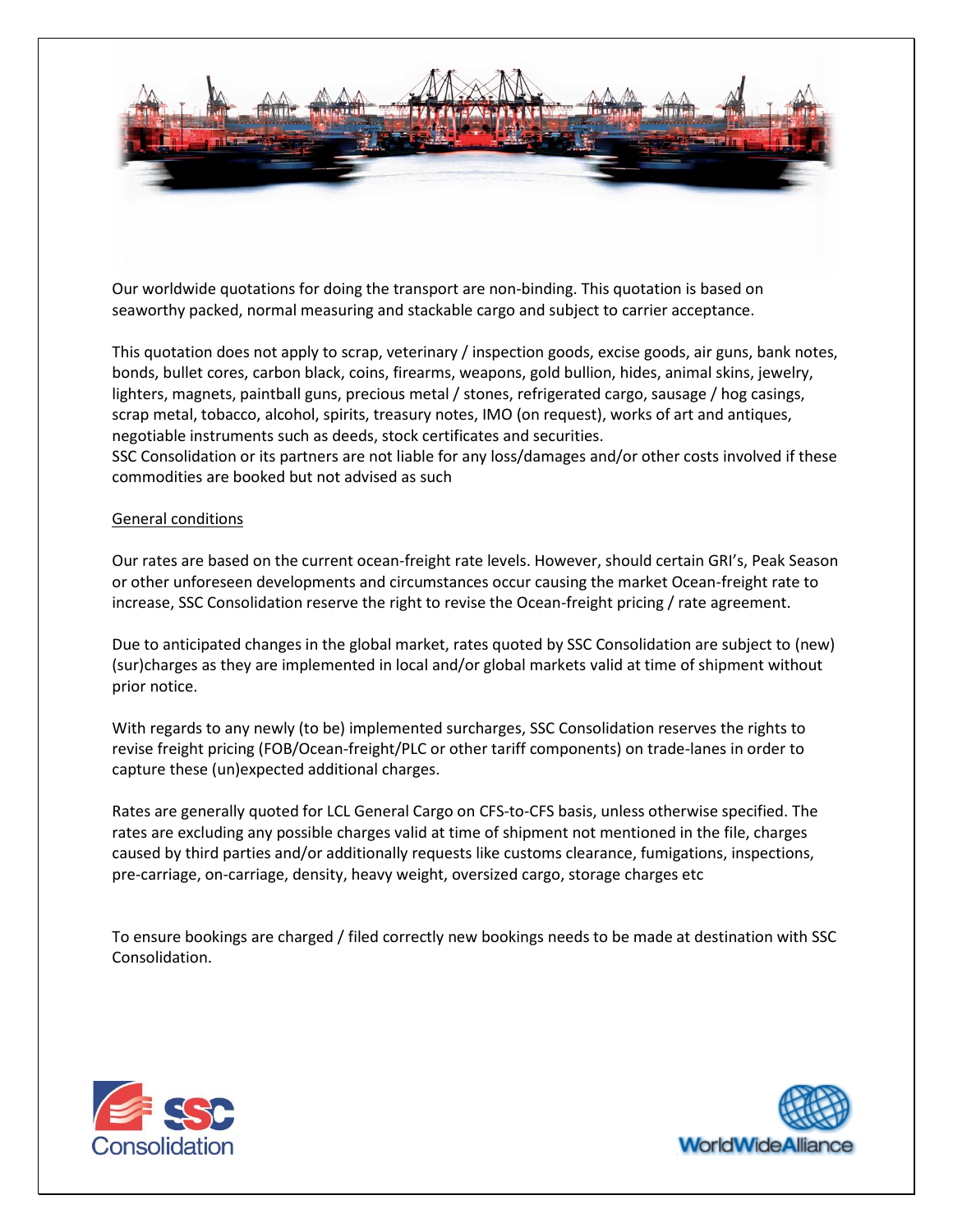

Before unloading containers will be checked for gas, in case gas has been found the additional charges will be for consignee's account. Gas measurement is done for the safety of humans and environment.

In case of FYCO at terminal the additional charges will be for consignee's account.

All inland CFS and/or door deliveries are to be cleared at port of entry unless otherwise specified. We reserve the right to adjust our tariffs immediately upon carrier's adjustments without prior notice.

Unless FOB charges are specifically quoted, all routed cargo prepaid or collect are subject to full FOB charges

All rates valid for seaworthy- & stackable cargo. Rate per w/m (per 1000 kgs or 1m3) and minimum of 1m3 unless otherwise specified.

In case of unpacked / not stackable cargo (for example: bales / rolls) …. additional charges might apply and will be for consignee's account. Drums (for example: cable drums) must be loaded on skids / pallets.

Rates are valid for cargo NOT EXCEEDING following dimensions: max length 580 cm, max width 230 cm, max height 225 cm.

In case cargo exceeds these dimensions kindly check with our office on a case-by-case basis ...for possibilities and long length, high cube and/or other additional (sur)charges prior loading. Unpacked/Overlength/overweight surcharges for transshipment port only upon request.

For cargo with origin in the United States of America, rates offered in our Tariff are only applicable whenever it is guaranteed that no freight forwarder or NVOCC is involved with the booking. In Case a Forwarder or NVOCC is involved, Oceanfreight rates based on their Filing in accordance with the FMC Freight Marine Corporation will take place instead

For shipments with a total weight of more than 5000 kgs per HBL, a heavy weight surcharge is applicable. The amount of the surcharge is on a on request basis, if the rate is not requested up front, we remain the right to charge this afterwards.

Shipper/supplier is responsible for correct packing where fumigation is mandatory and/or cargo being seaworthy packed. Shipper/Supplier is responsible for clear and correct marks & numbers.